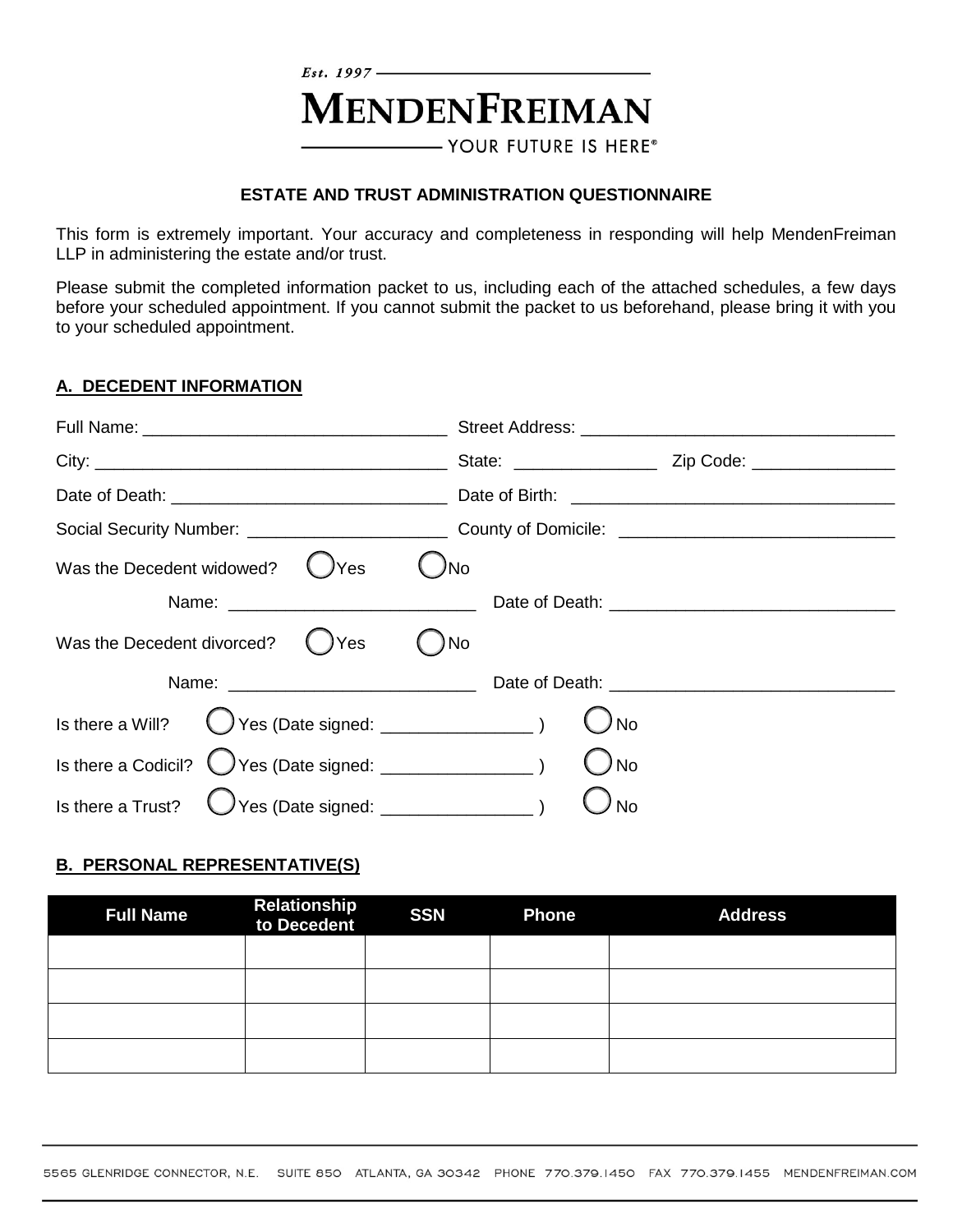# C. HEIRS-AT-LAW

## HEIRS-AT-LAW CAN BE: A SPOUSE, CHILDREN, GRANDCHILDREN (IF CHILDREN DECEASED), PARENTS, AND SIBLINGS

| <b>Full Name</b> | <b>Relationship<br/>to Decedent</b> | <b>DOB</b> | <b>SSN</b> | <b>Phone</b> | <b>Address</b> |
|------------------|-------------------------------------|------------|------------|--------------|----------------|
|                  |                                     |            |            |              |                |
|                  |                                     |            |            |              |                |
|                  |                                     |            |            |              |                |
|                  |                                     |            |            |              |                |
|                  |                                     |            |            |              |                |
|                  |                                     |            |            |              |                |
|                  |                                     |            |            |              |                |
|                  |                                     |            |            |              |                |

# **D. TRUST INFORMATION**

| Name of Trust: <u>example and contract and contract and contract and contract and contract and contract and contract and contract and contract and contract and contract and contract and contract and contract and contract and</u> |  |  |
|--------------------------------------------------------------------------------------------------------------------------------------------------------------------------------------------------------------------------------------|--|--|
|                                                                                                                                                                                                                                      |  |  |
|                                                                                                                                                                                                                                      |  |  |
|                                                                                                                                                                                                                                      |  |  |
|                                                                                                                                                                                                                                      |  |  |
|                                                                                                                                                                                                                                      |  |  |
|                                                                                                                                                                                                                                      |  |  |
|                                                                                                                                                                                                                                      |  |  |
|                                                                                                                                                                                                                                      |  |  |
|                                                                                                                                                                                                                                      |  |  |
|                                                                                                                                                                                                                                      |  |  |
|                                                                                                                                                                                                                                      |  |  |
|                                                                                                                                                                                                                                      |  |  |
|                                                                                                                                                                                                                                      |  |  |
|                                                                                                                                                                                                                                      |  |  |
|                                                                                                                                                                                                                                      |  |  |
|                                                                                                                                                                                                                                      |  |  |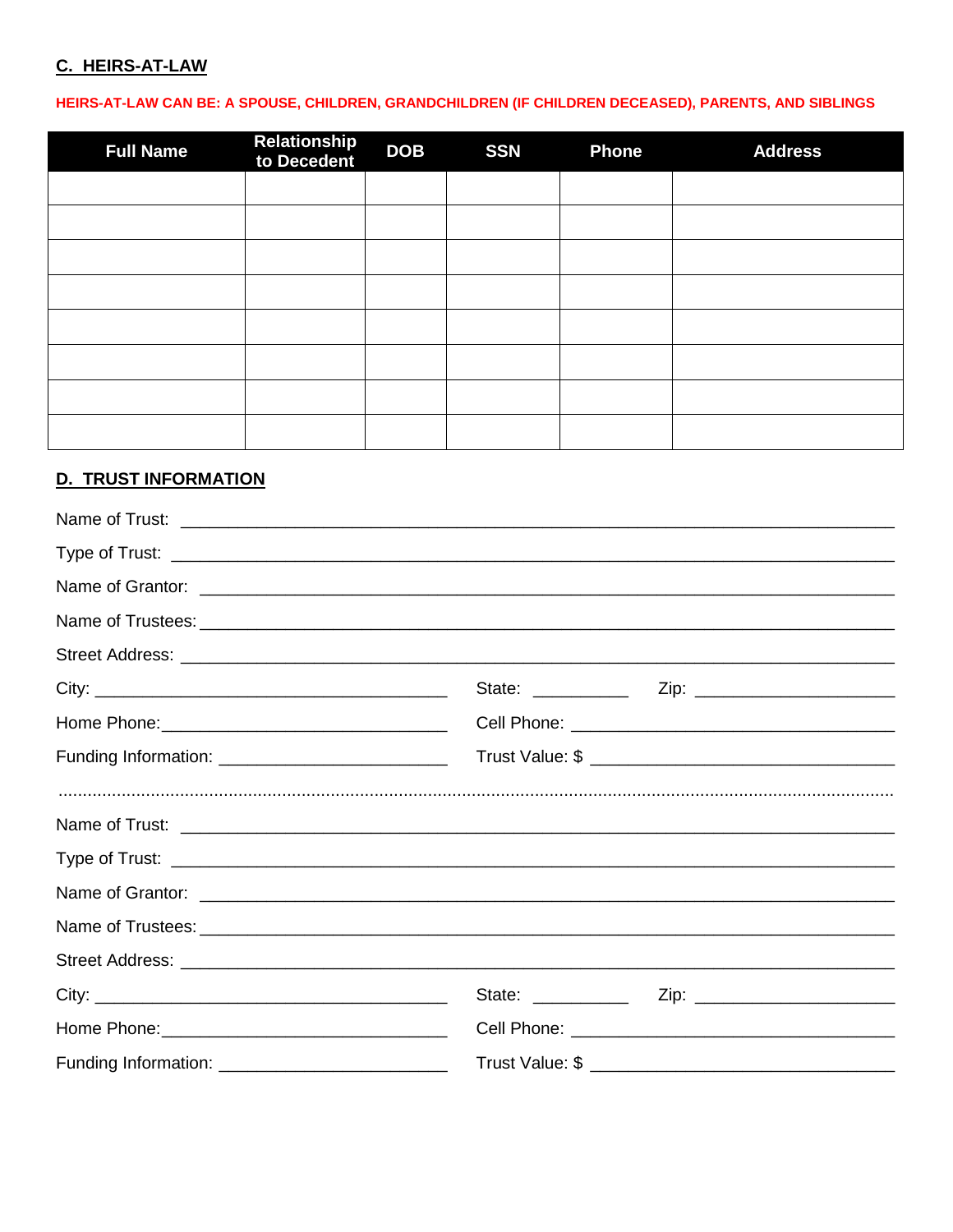## **SCHEDULE 1. - DECEDENT'S FINANCIAL INFORMATION**

## A. ASSETS

| <b>Principal Residence</b>                    |                |                          |                       |
|-----------------------------------------------|----------------|--------------------------|-----------------------|
|                                               |                |                          |                       |
| <b>Other Real Property (include location)</b> |                |                          |                       |
| <b>State</b>                                  | <b>Purpose</b> | <b>Fair Market Value</b> | <b>How Title Held</b> |
| N. Carolina (Sample)                          | Vacation       | x, x, x, x               | Joint Tenant          |
|                                               |                | $\mathfrak{S}$           |                       |
|                                               |                | $\frac{1}{2}$            |                       |
|                                               |                | $\frac{1}{2}$            |                       |

# **Bank and Brokerage Accounts**

| <b>Name of Bank/Branch</b>    | <b>Account No.</b> | <b>Type of Account</b> | <b>Balance/Value</b> | <b>How Title Held</b> |
|-------------------------------|--------------------|------------------------|----------------------|-----------------------|
| Big Bank/Main St.<br>(Sample) | XXX-XXXX           | Savings                | x, x, x, x           | Jointly w/ son        |
|                               |                    |                        | $\sim$               |                       |
|                               |                    |                        | $\frac{1}{2}$        |                       |
|                               |                    |                        | $\sim$               |                       |
|                               |                    |                        | $\frac{1}{2}$        |                       |
|                               |                    |                        | $\mathbb{S}$         |                       |
|                               |                    |                        | \$                   |                       |

Individually-Owned Stocks and Bonds (not in an account)

| <b>Issuer</b> | <b>Certificate Number</b> | <b>Balance/Value</b>                                                                                                                                                                                                                                                                                                |
|---------------|---------------------------|---------------------------------------------------------------------------------------------------------------------------------------------------------------------------------------------------------------------------------------------------------------------------------------------------------------------|
|               |                           | $\sim$                                                                                                                                                                                                                                                                                                              |
|               |                           |                                                                                                                                                                                                                                                                                                                     |
|               |                           | $\frac{1}{2}$ $\frac{1}{2}$ $\frac{1}{2}$ $\frac{1}{2}$ $\frac{1}{2}$ $\frac{1}{2}$ $\frac{1}{2}$ $\frac{1}{2}$ $\frac{1}{2}$ $\frac{1}{2}$ $\frac{1}{2}$ $\frac{1}{2}$ $\frac{1}{2}$ $\frac{1}{2}$ $\frac{1}{2}$ $\frac{1}{2}$ $\frac{1}{2}$ $\frac{1}{2}$ $\frac{1}{2}$ $\frac{1}{2}$ $\frac{1}{2}$ $\frac{1}{2}$ |
|               |                           | $\mathbb{S}$                                                                                                                                                                                                                                                                                                        |
|               |                           | $\sim$                                                                                                                                                                                                                                                                                                              |
|               |                           | $\mathbb{S}$                                                                                                                                                                                                                                                                                                        |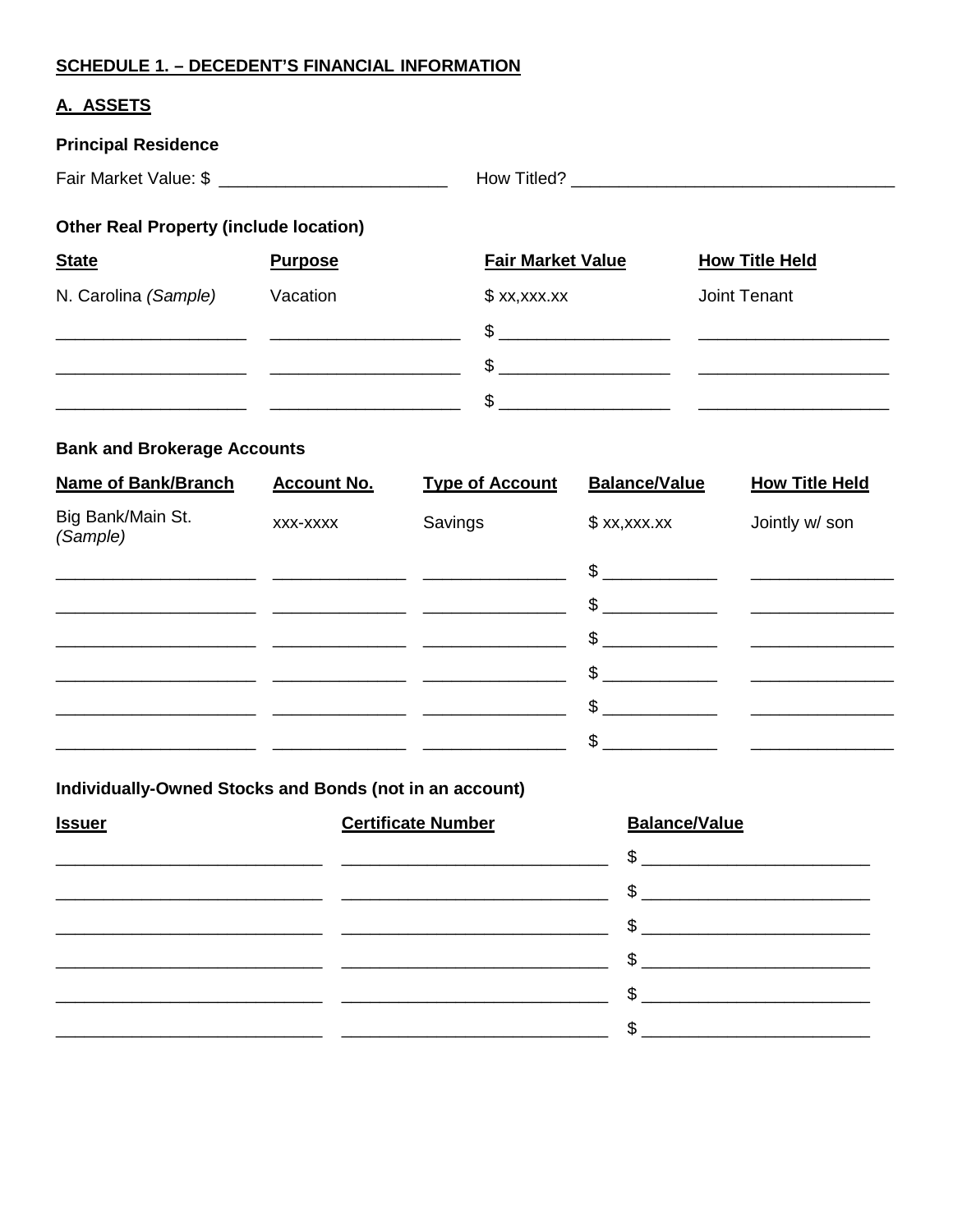## **ASSETS (continued)**

#### **Partnership or Sole Proprietor Interests**

| <b>Entity Name</b>                                                                                                    |                                                                                                                      |                      | <b>Percentage Interest</b>                                                                                                                                                                                                                                                                                          |                        | <b>Balance/Value</b>                                                                                                                                                                                                                                                                                                |                                        |
|-----------------------------------------------------------------------------------------------------------------------|----------------------------------------------------------------------------------------------------------------------|----------------------|---------------------------------------------------------------------------------------------------------------------------------------------------------------------------------------------------------------------------------------------------------------------------------------------------------------------|------------------------|---------------------------------------------------------------------------------------------------------------------------------------------------------------------------------------------------------------------------------------------------------------------------------------------------------------------|----------------------------------------|
|                                                                                                                       |                                                                                                                      |                      |                                                                                                                                                                                                                                                                                                                     |                        | $\frac{1}{2}$                                                                                                                                                                                                                                                                                                       |                                        |
|                                                                                                                       |                                                                                                                      |                      |                                                                                                                                                                                                                                                                                                                     |                        |                                                                                                                                                                                                                                                                                                                     |                                        |
|                                                                                                                       | <u> 2000 - Andrea San Andrea San Andrea San Andrea San Andrea San Andrea San Andrea San Andrea San Andrea San An</u> |                      |                                                                                                                                                                                                                                                                                                                     |                        | $\frac{1}{2}$ $\frac{1}{2}$ $\frac{1}{2}$ $\frac{1}{2}$ $\frac{1}{2}$ $\frac{1}{2}$ $\frac{1}{2}$ $\frac{1}{2}$ $\frac{1}{2}$ $\frac{1}{2}$ $\frac{1}{2}$ $\frac{1}{2}$ $\frac{1}{2}$ $\frac{1}{2}$ $\frac{1}{2}$ $\frac{1}{2}$ $\frac{1}{2}$ $\frac{1}{2}$ $\frac{1}{2}$ $\frac{1}{2}$ $\frac{1}{2}$ $\frac{1}{2}$ |                                        |
| Cars                                                                                                                  |                                                                                                                      |                      |                                                                                                                                                                                                                                                                                                                     |                        |                                                                                                                                                                                                                                                                                                                     |                                        |
| <b>Make &amp; Model</b>                                                                                               |                                                                                                                      |                      | <b>How Title Held</b>                                                                                                                                                                                                                                                                                               |                        | <b>Balance/Value</b>                                                                                                                                                                                                                                                                                                |                                        |
|                                                                                                                       |                                                                                                                      |                      |                                                                                                                                                                                                                                                                                                                     |                        |                                                                                                                                                                                                                                                                                                                     |                                        |
|                                                                                                                       |                                                                                                                      |                      |                                                                                                                                                                                                                                                                                                                     |                        | $\frac{1}{2}$                                                                                                                                                                                                                                                                                                       |                                        |
| Other Personal Property (Clothes, Furniture, Furnishings, etc.)                                                       |                                                                                                                      |                      |                                                                                                                                                                                                                                                                                                                     |                        |                                                                                                                                                                                                                                                                                                                     |                                        |
| <b>Type</b>                                                                                                           |                                                                                                                      | <b>Balance/Value</b> |                                                                                                                                                                                                                                                                                                                     |                        |                                                                                                                                                                                                                                                                                                                     |                                        |
| <u> 2000 - Andrea Andrew Maria (h. 1878).</u>                                                                         |                                                                                                                      |                      | $\frac{1}{2}$                                                                                                                                                                                                                                                                                                       |                        |                                                                                                                                                                                                                                                                                                                     |                                        |
|                                                                                                                       |                                                                                                                      |                      | $\frac{1}{2}$ $\frac{1}{2}$ $\frac{1}{2}$ $\frac{1}{2}$ $\frac{1}{2}$ $\frac{1}{2}$ $\frac{1}{2}$ $\frac{1}{2}$ $\frac{1}{2}$ $\frac{1}{2}$ $\frac{1}{2}$ $\frac{1}{2}$ $\frac{1}{2}$ $\frac{1}{2}$ $\frac{1}{2}$ $\frac{1}{2}$ $\frac{1}{2}$ $\frac{1}{2}$ $\frac{1}{2}$ $\frac{1}{2}$ $\frac{1}{2}$ $\frac{1}{2}$ |                        |                                                                                                                                                                                                                                                                                                                     |                                        |
|                                                                                                                       |                                                                                                                      |                      | $\frac{1}{2}$ $\frac{1}{2}$ $\frac{1}{2}$ $\frac{1}{2}$ $\frac{1}{2}$ $\frac{1}{2}$ $\frac{1}{2}$ $\frac{1}{2}$ $\frac{1}{2}$ $\frac{1}{2}$ $\frac{1}{2}$ $\frac{1}{2}$ $\frac{1}{2}$ $\frac{1}{2}$ $\frac{1}{2}$ $\frac{1}{2}$ $\frac{1}{2}$ $\frac{1}{2}$ $\frac{1}{2}$ $\frac{1}{2}$ $\frac{1}{2}$ $\frac{1}{2}$ |                        |                                                                                                                                                                                                                                                                                                                     |                                        |
| <u> 1989 - Johann Harry Harry Harry Harry Harry Harry Harry Harry Harry Harry Harry Harry Harry Harry Harry Harry</u> |                                                                                                                      |                      | $\frac{1}{2}$ $\frac{1}{2}$ $\frac{1}{2}$ $\frac{1}{2}$ $\frac{1}{2}$ $\frac{1}{2}$ $\frac{1}{2}$ $\frac{1}{2}$ $\frac{1}{2}$ $\frac{1}{2}$ $\frac{1}{2}$ $\frac{1}{2}$ $\frac{1}{2}$ $\frac{1}{2}$ $\frac{1}{2}$ $\frac{1}{2}$ $\frac{1}{2}$ $\frac{1}{2}$ $\frac{1}{2}$ $\frac{1}{2}$ $\frac{1}{2}$ $\frac{1}{2}$ |                        |                                                                                                                                                                                                                                                                                                                     |                                        |
|                                                                                                                       |                                                                                                                      |                      | $\qquad \qquad \mathsf{S} \qquad \qquad \qquad \qquad \mathsf{S}$                                                                                                                                                                                                                                                   |                        |                                                                                                                                                                                                                                                                                                                     |                                        |
| <b>B. LIABILITIES</b>                                                                                                 |                                                                                                                      |                      |                                                                                                                                                                                                                                                                                                                     |                        |                                                                                                                                                                                                                                                                                                                     |                                        |
| <b>Mortgages</b>                                                                                                      |                                                                                                                      |                      | <b>Line of Credit</b>                                                                                                                                                                                                                                                                                               |                        |                                                                                                                                                                                                                                                                                                                     |                                        |
| Amount Outstanding: \$                                                                                                |                                                                                                                      |                      |                                                                                                                                                                                                                                                                                                                     |                        | Amount Outstanding: \$                                                                                                                                                                                                                                                                                              |                                        |
| <b>Other Debts</b>                                                                                                    |                                                                                                                      |                      |                                                                                                                                                                                                                                                                                                                     |                        |                                                                                                                                                                                                                                                                                                                     |                                        |
| Amount Outstanding: \$                                                                                                |                                                                                                                      |                      |                                                                                                                                                                                                                                                                                                                     |                        |                                                                                                                                                                                                                                                                                                                     |                                        |
|                                                                                                                       | C. LIFE INSURANCE ON DECEDENT'S LIFE                                                                                 |                      |                                                                                                                                                                                                                                                                                                                     |                        |                                                                                                                                                                                                                                                                                                                     |                                        |
| Owner of<br><b>Policy</b>                                                                                             | Company                                                                                                              | Policy #             | Face Amt.<br>¢                                                                                                                                                                                                                                                                                                      | <b>Cash Value</b><br>¢ | <b>Primary</b><br><b>Beneficiary</b>                                                                                                                                                                                                                                                                                | <b>Secondary</b><br><b>Beneficiary</b> |